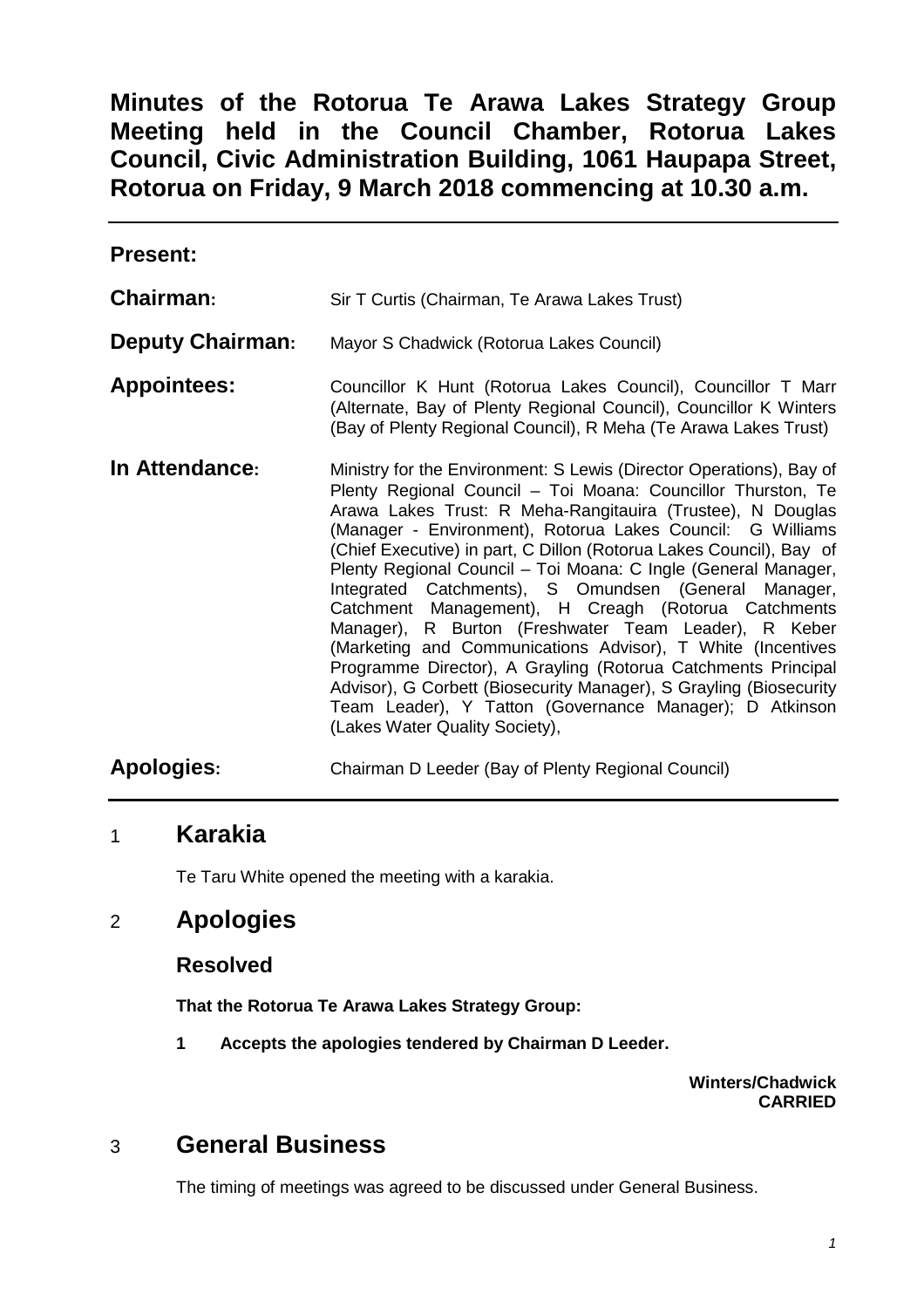# 4 **Declaration of conflicts of interest**

Nil.

# 5 **Previous Minutes**

#### 5.1 **Rotorua Te Arawa Lakes Strategy Group minutes - 8 December 2017**

#### **Matter Arising**

In relation to Item 3 General Business, staff advised that invitations to Government Ministers to meet with the Rotorua Te Arawa Lakes Strategy Group had not yet been actioned. Members requested the General Manager, Integrated Catchments extend the invitation as soon as possible to Ministers Sage, Parker and Mahuta.

#### **Resolved**

**That the Rotorua Te Arawa Lakes Strategy Group:** 

**1 Confirms the Rotorua Te Arawa Lakes Strategy Group minutes - 8 December 2017.** 

> **Winters/Chadwick CARRIED**

# 6 **Reports**

## 6.1 **Te Arawa Lakes Trust Update for Rotorua Te Arawa Lakes Strategy Group 9 March 2018**

Refer Tabled Document 1.

Ms N Douglas, Environment Manager, Te Arawa Lakes Trust provided members with a status update and summarised the progress of key projects and activities outlined in the report.

In response to questions pertaining to the Te Arawa Lakes Bylaw that was out for consultation, the Ministry for Primary Industries was responsible for the Bylaw's regulatory monitoring and compliance.

It was noted that the Ministry for the Environment (MfE) had been overwhelmed by the scale and challenges of freshwater quality across New Zealand. Consideration was being given to the current fragmentation of funding across agencies and MfE was looking to pilot intervention programmes which if successful could be rolled out across New Zealand.

Mayor Chadwick tabled Options for New Zealand to adapt to Climate Change – Targeted Engagement – February to March 2018 (Refer Tabled Document 1), recent work from the Local Government New Zealand Climate Change Adaption Technical Working Group.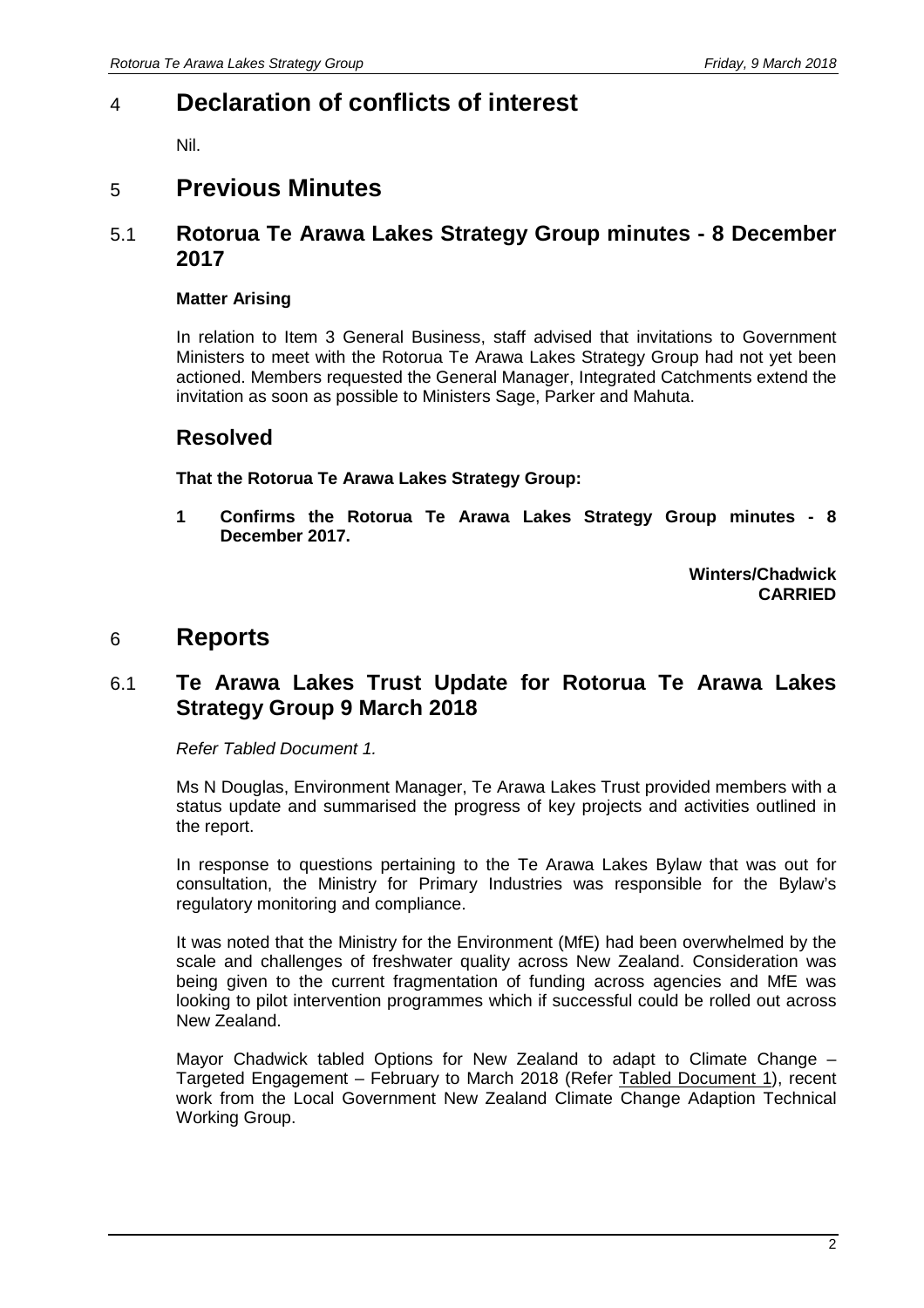#### **Resolved**

**That the Rotorua Te Arawa Lakes Strategy Group:** 

**1 Receives the report, Rotorua Te Arawa Lakes Programme - Status Report.** 

**Hunt/Winters CARRIED** 

- **2 Invite the Ministry for Primary Industries to take a more active role in the monitoring and protection of taonga species in the Rotorua Te Arawa Lakes.**
- **3 Be provided with an MfE update report as a standing item on the agenda.**

**Chadwick/Winters CARRIED**

#### 6.2 **Update Report from Rotorua Lakes Council**

Mr G Williams, Rotorua Lakes Council Chief Executive introduced the item which was taken as read.

#### **Resolved**

**That the Rotorua Te Arawa Lakes Strategy Group:** 

**1 Receives the report, Update report from Rotorua Lakes Council.** 

**Hunt/Chadwick CARRIED**

#### 6.3 **Update on Lake Rotorua Incentives Scheme Activities**

Mr T White, Incentives Programme Director reported that the Lake Rotorua Incentives Board had secured ten contracts resulting in 10.7 tonnes of nitrogen at the lake purchased to date. Four additional negotiations were currently underway, one of which could result in an additional 8.5 tonnes reduction to the lake alone. It was noted that agreements in the pastoral sector were proving challenging due to the uncertainty with the Plan Change 10 appeals process.

In response to questions it was noted that land use changes were occurring with landowners seeking optimal utilisation of different land uses.

## **Resolved**

**That the Rotorua Te Arawa Lakes Strategy Group:** 

**1 Receives the report, Update on Lake Rotorua Incentives Scheme Activities.** 

**Chadwick/Hunt CARRIED**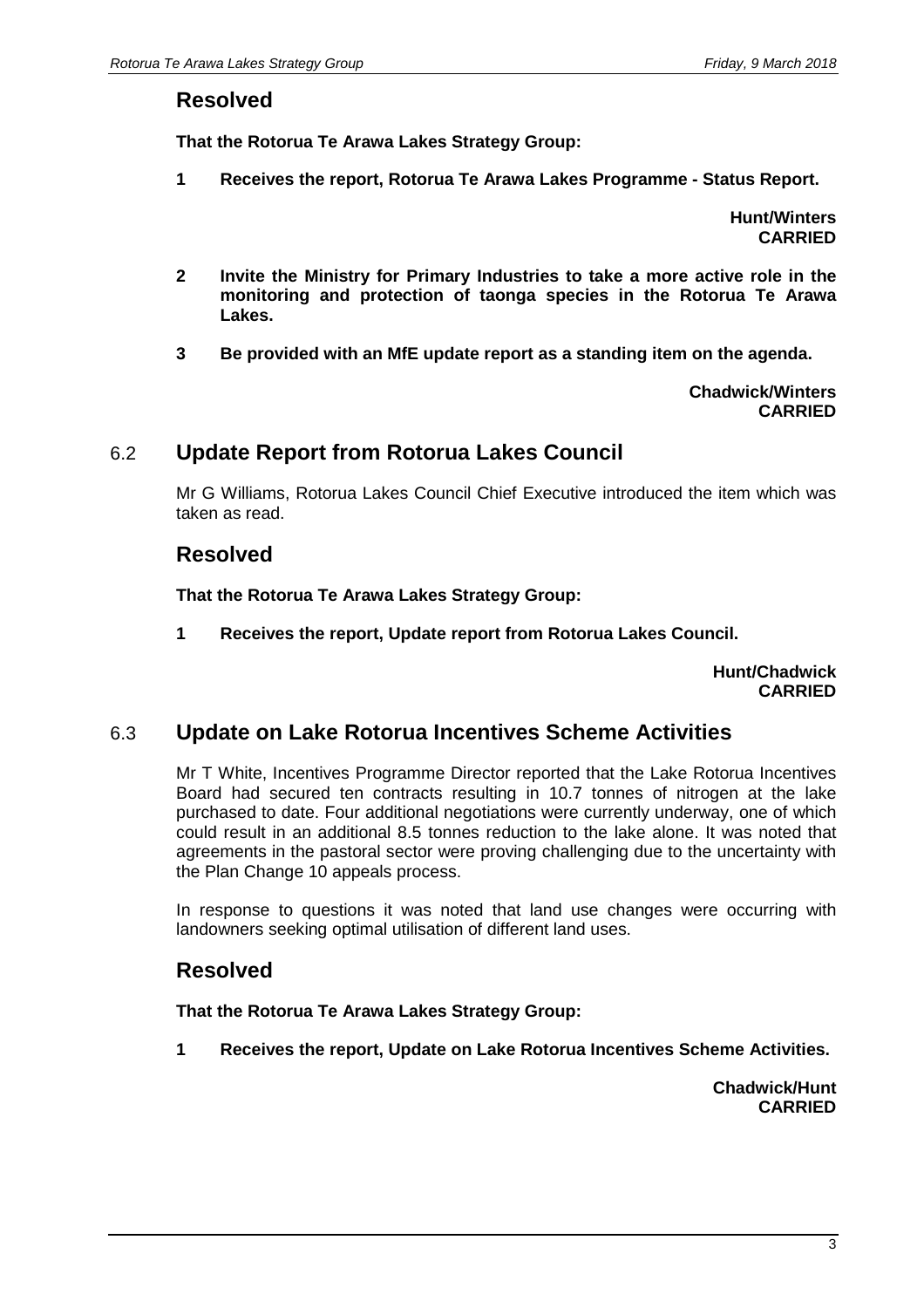#### 6.4 **Consultation on the proposed Long Term Plan 2018 – 2018**

Refer PowerPoint presentation Objective ID: A2822558

Ms S Omundsen, General Manager, Catchment Management presented an overview of the Bay of Plenty Regional Council's Draft Long Term Plan (LTP) that was currently out for consultation and invited member organisations and members of the public to make submissions on all aspects of the LTP.

It was noted that Rotorua Lakes Council would be submitting on the establishment of a Freshwater Centre of Excellence.

## **Resolved**

#### **That the Rotorua Te Arawa Lakes Strategy Group:**

**1 Receives the report, Consultation on the proposed Long Term Plan 2018 – 2018.** 

> **Winters/Hunt CARRIED**

## 6.5 **Low Nitrogen Land Use Fund**

Refer PowerPoint presentation Objective ID: A2824511

Ms A Grayling, Rotorua Catchments Principal Advisor presented projects completed to date, which included dNITRO modelling tool for land use change return on investment, Rotorua Land Use Directory, and Good Management Practice video. Ms Grayling proposed next steps for the fund which included filling gaps in the existing directory, extension of the information available throughout the catchment and seeking interest from landowners wanting to undertake trials of low nitrogen land uses.

## **Resolved**

**That the Rotorua Te Arawa Lakes Strategy Group:** 

- **1 Receives the report, Low Nitrogen Land Use Fund Report 2017/2018;**
- **2 Approves the broad approach proposed to the LNLUF in 2018 which includes;** 
	- **a. Completion of further research on identified gaps;**
	- **b. Extension of information and education on all Low Nitrogen Land Use Fund tools and land uses;**
	- **c. Request Expressions of Interest from land owners wanting to trial one of the land uses contained within the Land Use Directory.**

**Chadwick/Winters CARRIED**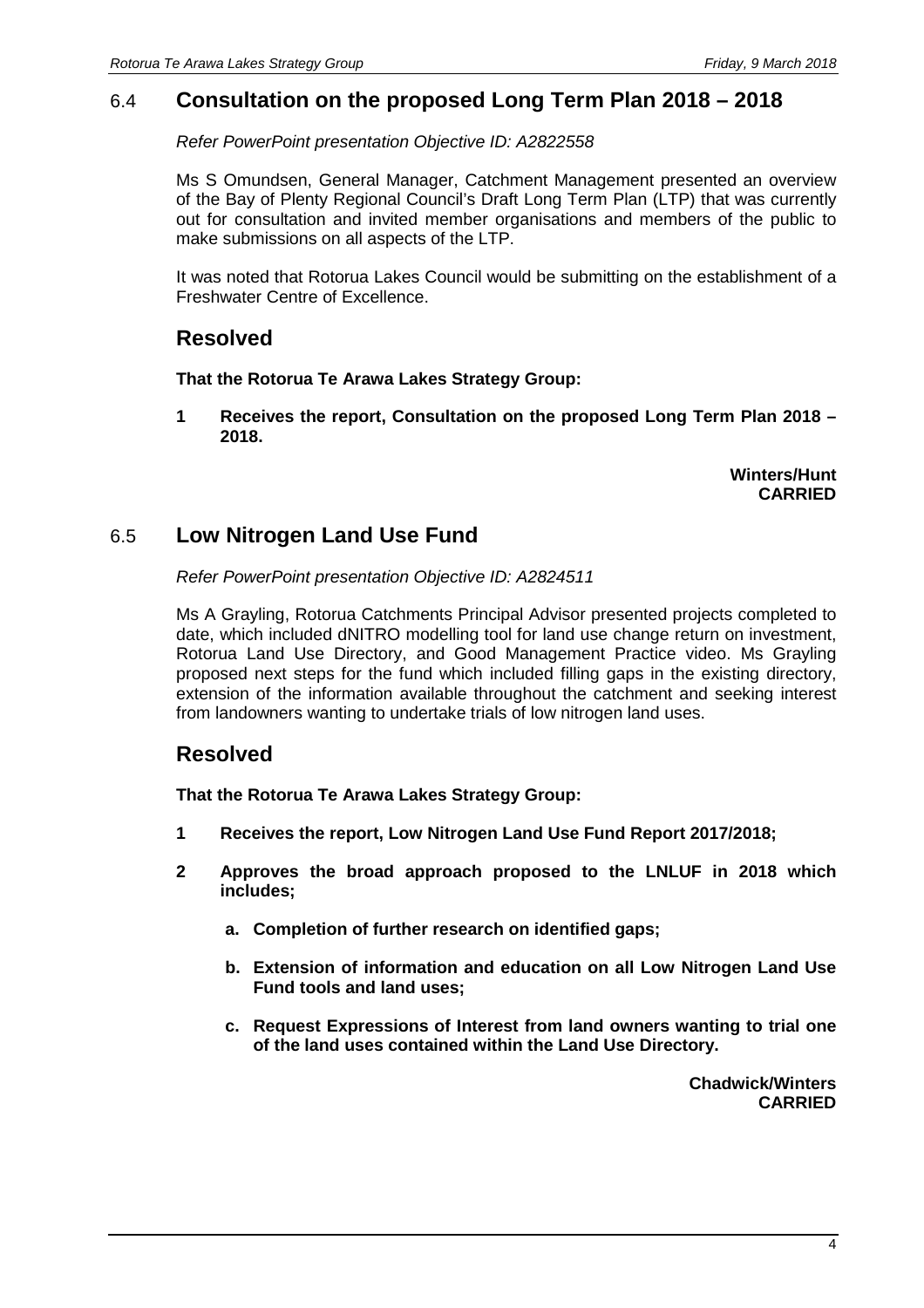## 6.6 **Brown Bullhead Catfish- Incursion Update**

Refer PowerPoint presentation Objective ID: A2825714

Mr S Grayling, Biosecurity Team Leader presented an overview and history of Brown Bullhead Catfish incursion into the freshwater lakes from the time of the initial discovery in 2016 and highlighted operational work undertaken to date.

Members expressed concern at the proliferation and spread of catfish in Lake Rotoiti lately and the potential for them to migrate to other lakes.

In response to questions Mr Grayling acknowledged the responsibility lay with BOPRC to manage the incursion while requiring the collaborative involvement of key stakeholders and reiterated it was a matter of priority on the biosecurity programme. While he believed funding was adequate, the challenge was in prioritising control versus research and innovation.

Members shared their concern of the significant impact catfish were having on the lake and requested increased public communication and education on the seriousness of the situation.

# **Resolved**

**That the Rotorua Te Arawa Lakes Strategy Group:** 

**1 Receives the report, Brown Bullhead Catfish – Incursion Update.** 

#### **Winters/Chadwick CARRIED**

## 6.7 **Current State and Management of Rotorua Urban Streams**

Refer PowerPoint Presentation Objective ID A2824509, Tabled Document 2: Your Lifestyle Block and Lake Rotorua; and Tabled Document 3: Working Together to Protect Lake Rotorua.

Ms H Creagh, Rotorua Catchments Manager first responded to questions from earlier in the meeting regarding gorse management in the road reserve, noting the work staff were currently doing with NZTA negotiating an MOU relating to the Regional Pest Management Plan. She also circulated a brochure on Plan Change 10 and Lifestyle Block Guide recently circulated and offered to rural landowners in the Lake Rotorua catchment.

Ms Creagh, provided information on the state and management of a number of streams in the Rotorua urban area following concerns raised by iwi at the October 2017 Komiti \ Māori meeting. In response to the concerns raised regarding sediment build up, health warnings related to swimming, loss of kai and weed management (terrestrial.

In response to a query regarding the "Let's Clean Rotorua" initiative direction was provided to apply to the MfE Waste Minimisation Fund to support the project.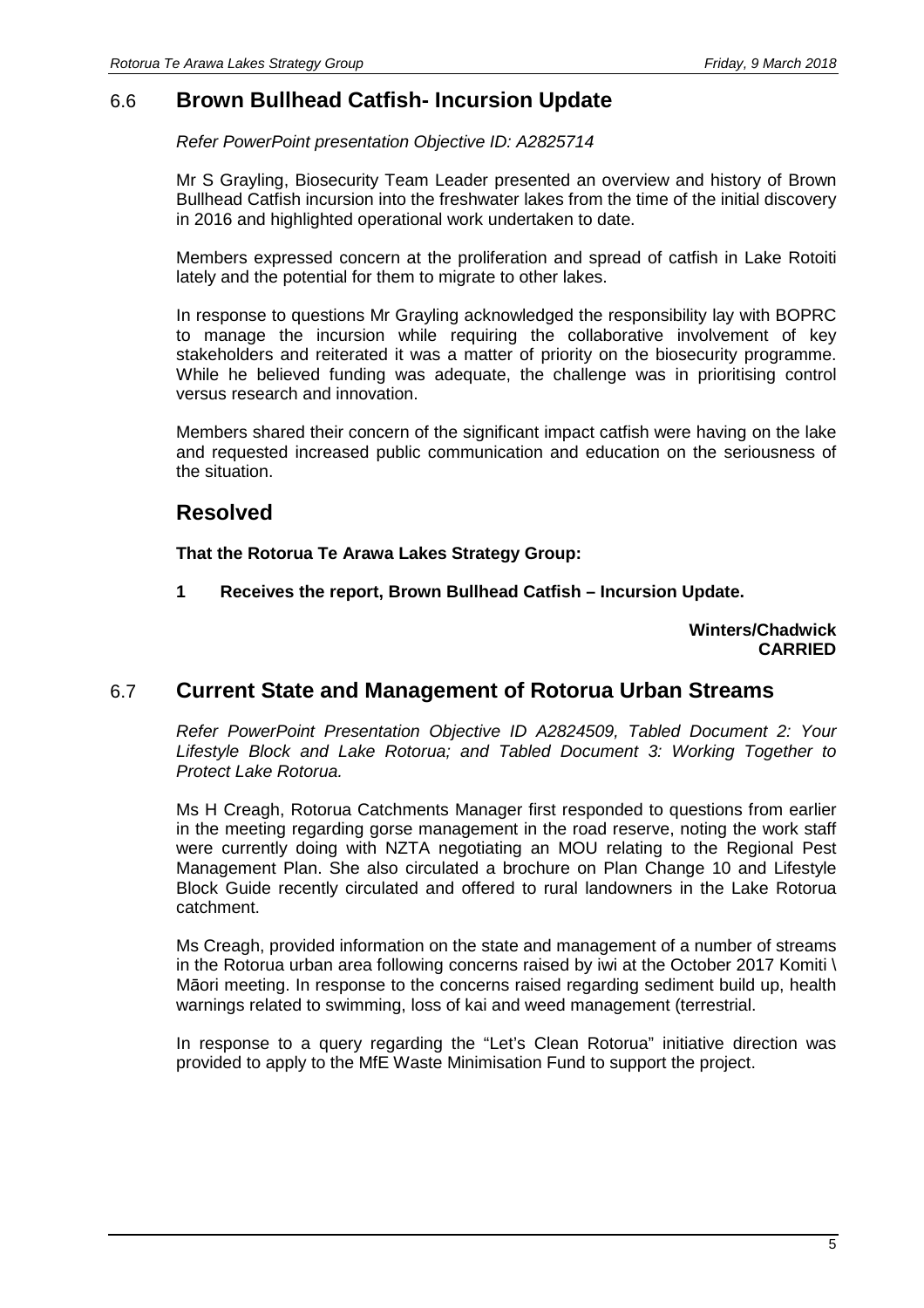#### **Resolved**

**That the Rotorua Te Arawa Lakes Strategy Group:** 

- **1 Receives the report, Current State and Management of Rotorua Urban Streams;**
- **2 Notes that staff will continue to work with locally led initiatives to improve the health of urban streams in Rotorua.**

**Hunt/Winters CARRIED**

#### 6.8 **Programme Status Update and Six Month Report (2017 – 2018)**

Refer PowerPoint presentation Objective ID: A2824509

Ms H Creagh, Rotorua Catchments Manager and Ms A Grayling, Rotorua Catchments Principal Advisor provided a status update of activities since the last meeting and the Six Month Report for the Programme, to December 2017.

Members requested monitoring of the impact on Waitangi Stream when the outlet pipe was flowing at full capacity be carried out.

#### **Resolved**

**That the Rotorua Te Arawa Lakes Strategy Group:** 

- **1 Receives the report, Programme Status Update and Six Month Report (2017 – 2018).**
- **2 Approves the Six Month Report (2017-2018) for submission to the Minister for the Environment, in accordance with the Deed of Funding for the Programme.**

**Winters/Hunt CARRIED**

# 7 **General Business**

A request to change the start time of Rotorua Te Arawa Lakes Strategy Group meetings from 10:30 am to 9:30 am was supported.

Mr D Atkinson, Lakes Water Quality Society was invited to comment on the matter of catfish incursion and highlighted the devastating escalation of growth. He requested maximum resourcing to control the increase in catfish and considered the current funding for control intervention inadequate.

Councillor Thurston, Bay of Plenty Regional Council representative for the Rotorua Constituency, was invited to address the meeting and reiterated the members concerns and urgency for appropriate action to be taken to control the prolific spread of catfish in the lakes.